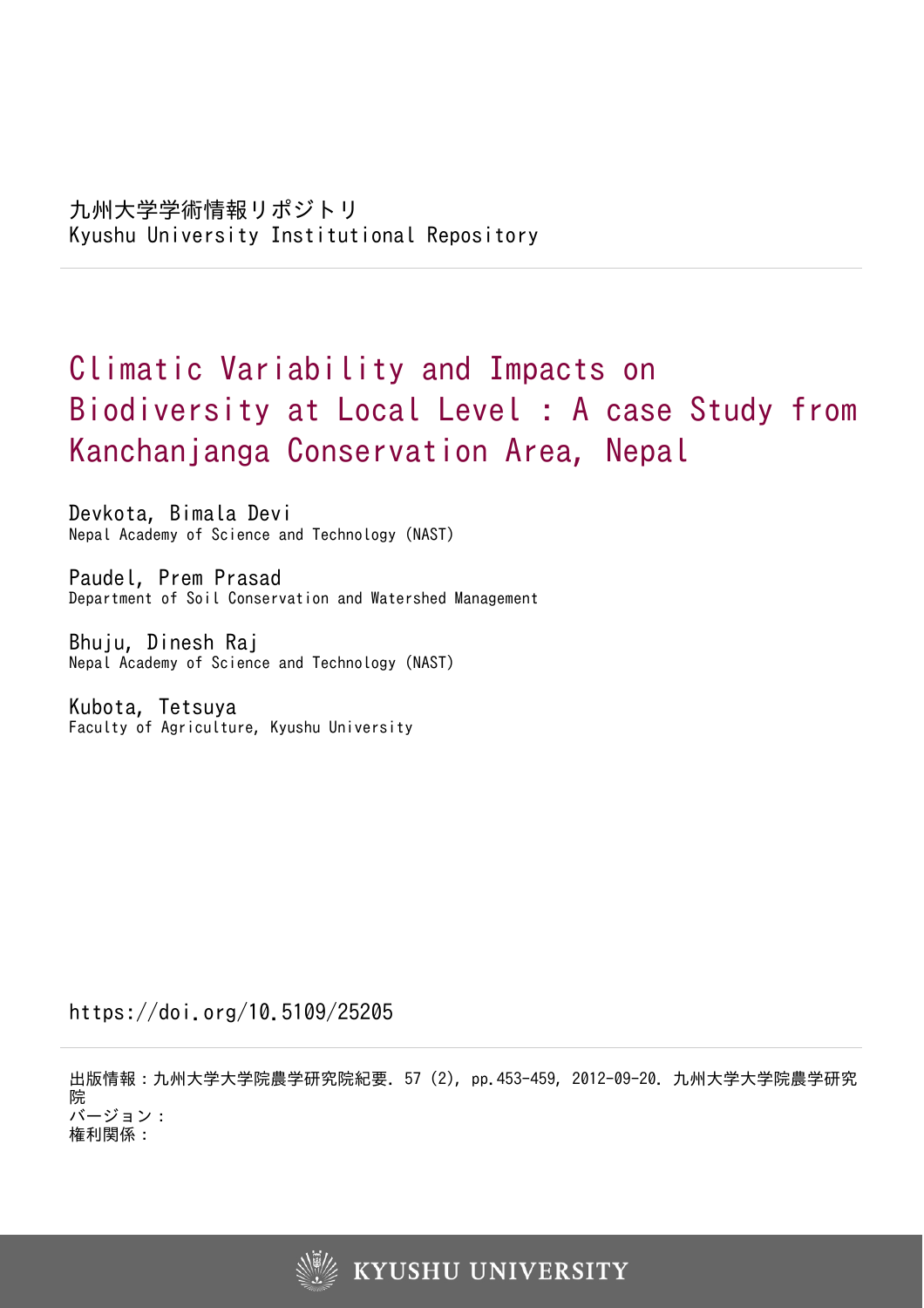## **Climatic Variability and Impacts on Biodiversity at Local Level: A case Study from Kanchanjanga Conservation Area, Nepal**

## Bimala Devi DEVKOTA<sup>1</sup>, Prem Prasad PAUDEL<sup>2</sup>, **Dinesh Raj BHUJU1 and Tetsuya KUBOTA\***

Laboratory of Erosion Control Division of Forest Environment Sciences, Department of Agro–environmental Sciences, Faculty of Agriculture, Kyushu University, Fukuoka 812–8581, Japan (*Received April 18, 2012 and accepted May 10, 2012*)

Impacts of climatic variability on biodiversity and livelihood aspects were examined in Kanchanjunga Conservation Area (KCA) Nepal .The area is characterized with unique gene pool, cultural, archeological, and historic values. Field reconnaissance survey, interaction with local communities and institutions were carried out for obtaining the necessary information. Linear trend analysis of climatic data in specific temperature and rainfall were analyzed for past 20 years. Major findings of the study were

- 1) Retreating of glacial lakes were evident, which may bring glacial lake outburst and flood; although no major river flow system was affected,
- 2) Blankets of snow/ice sheets were reported melted,
- 3) Habitat of snow leopard was affected and population balance between snow leopard and blue sheep was disturbed,
- 4) Forest and agro biodiversity, agriculture productivity were affected adversely due to unusual rainfall pattern, pests and diseases
- 5) No major river flow system was affected. It was observed that interagency coordination for awareness generation, planning and implementation of climate change coping strategies specially focusing for biodiversity conservation felt urgent. Similarly it is suggested that trans–boundary issues are needed to be considered to address the issues of animal migration.

**Keywords**: biodiversity, climate change, KCA, climatic variability, trend analysis

## INTRODUCTION

The global climate system is a consequence of and link between the atmosphere, the oceans, the ice sheets, living organisms, soils, sediments, rocks and changes continuously over a timescale. However, the climate in certain location varies between more or less extreme states and events called the climate variability, such as severe droughts, heavy rainfall, or unusually hot or cold weather.

Recently, the occurrence of extreme weather or climatic events has been used to indicate overall climate change.

Over the past few decades, human activity has significantly altered the atmospheric composition, leading to climate change of an unprecedented character. The average surface temperature of the earth has increased between 0.3˚C and 0.6˚C over the past hundred years and the increase in global temperature is predicted to increase between 3.5˚ Celsius (C) and 5.5˚C by 2100 for the Indian sub continent (IPCC, 2001a) and even greater increase is predicted for the Tibetan Plateau (Lal, 2002). Annual warming in the Himalayan region between 1977– 1994 was 0.06˚C (Shrestha *et al*., 1999). As per the third assessment report of the IPCC, the spatial average annual mean warming over the Asian region is projected to be as much as by 3˚C by 2050 and about 5˚C by the

2080s as a result of continued green house gas emission. Multiple consequences globally or locally are experiencing around the globe. For instance, a 1˚C rise in temperature will cause alpine glaciers worldwide to shrink as much as 40% in area and more than 50% in volume as compared to 1850 (IPCC, 2001b). Food and Agriculture Organization (FAO) has also estimated that climate change and its implications can reduce crop yields up to 30% in the South Asian region.

Located in the eastern Himalayan region, Kanchanjunga Conservation Area (KCA) is an extraordinarily high mountain chain, encompassing many varied cultures and an extensive diversity of flora and fauna (Table 1). This study was carried out to know the climate change impacts mainly on freshwater, biodiversity, vegetation and livelihood.

|  | <b>Table 1.</b> Biodiversity status in KCA |  |  |
|--|--------------------------------------------|--|--|
|--|--------------------------------------------|--|--|

| SN | Particulars      | Species<br>Number | Remarks                                         |
|----|------------------|-------------------|-------------------------------------------------|
|    | Angiosperms      | 835               |                                                 |
| 2  | Gymnosperms      | 9                 |                                                 |
| З  | <b>Birds</b>     | 253               | Wood snipe is in endangered stage               |
|    | Mammals          | 58                | Musk Deer, Red Panda are in<br>endangered stage |
| 5. | Flowering plants | 2000              |                                                 |
| 6  | Orchids          | 48                |                                                 |
|    |                  |                   |                                                 |

(Source: Carpenter, 1996)

<sup>&</sup>lt;sup>1</sup> Nepal Academy of Science and Technology (NAST)

<sup>&</sup>lt;sup>2</sup> Department of Soil Conservation and Watershed Management, Nepal

<sup>\*</sup> Corresponding author (E–mail: kubot@agr.kyushu–u.ac.jp)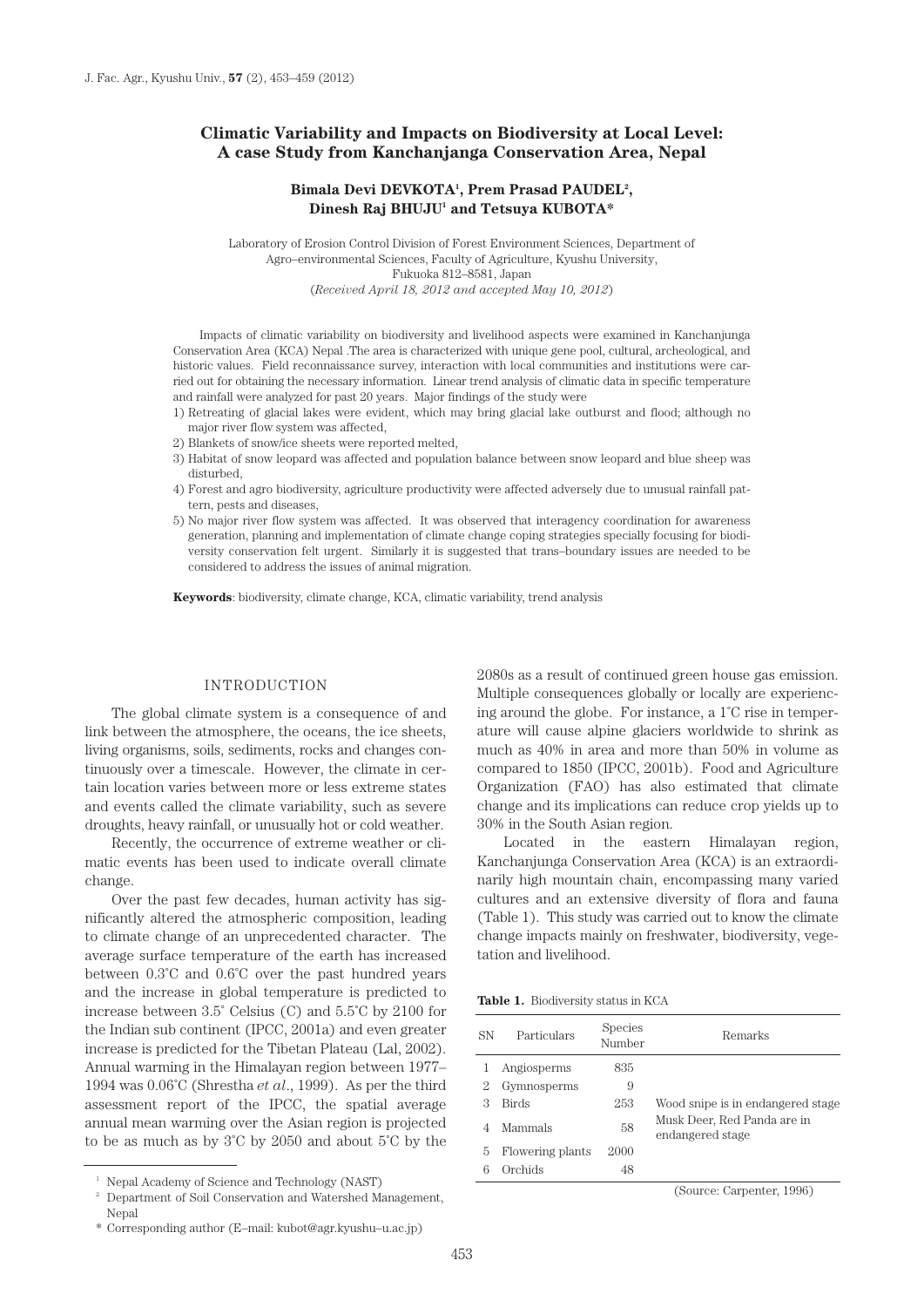#### MATERIALS AND STUDY METHODS

## **Salient features of the study area**

Kanchanjunga Conservation Area, covering an area of 2,035 km2 is located in Taplejung district, the north eastern part of Nepal, bordering India's Sikkim to the east and Tibet Autonomous Region of China to the north (Figure 1). The KCA covers more than 56% of the total district area. KCA region includes Mt. Kanchanjunga (8,586 m), the third highest mountain in the world and it is also home to 14 mountain peaks over 7,000 m and one of the longest glaciers on the earth. In support of World Wildlife Fund (WWF)'s Living Planet Campaign, then His Majesty's Government of Nepal (HMG/N) declared Kanchanjunga area as a "Gift to the earth" in April 1997, followed by conferring it a full–protected area status and declaring it a conservation area in July 1997. KCA is the only protected area of Nepal managed by local communities. The KCA region falls within WWF's "Global 200 Eco regions" and eco–region based conservation of eastern Himalaya.



**Fig. 1.** Location map of the study area, Kanchanjunga Conservation Area (KCA).

## **Topography**

The altitude of the KCA region varies from 1,200 m asl (Thiwa Khola) to 8586 m asl (Mt. Kanchanjunga). Below 4,000 m, topography is characterized with narrow V–shaped valleys with steep side slopes. The three main rivers (Tamur, Ghunsa, and Shimbuwa) and their tributaries drain the area. These rivers cut deeply into the mountains, creating deep gorges. The different valleys are distinct from one another in that they possess varied forest types and floristic elements. Existing glaciers extend over an area of  $400 \mathrm{km^2}$  and altitude range of almost 5,000 m. About 65% of the area is covered by rock and ice, 14.1% by forests, 10.1% by shrubland, 9.2% by grassland, and 1.6% by agricultural land.

## **Flora, Fauna and Bioclimatic zones**

The specific climatic conditions in combination with varied topographic nature in KCA give rise to diverse ecological habitat of very rich flora and fauna. There are some rare and endangered species eg. *Uncia uncia*  (Snow leopard), *Ursus thibetanus* (Himalayan black bear), *Moschus chrysogaster* (Musk deer), *Ailurus fulgens* (Red Panda), *Canis lupus* (Grey wolf). Other important mammlas of this area includes Common leopard (*Panthera pardus*), Blue sheep (*Pseudois nayaur*), and Common langur (*Semnopithecus entellus*). The region reportedly hosts 2,000 species of flowering plants, 48 types of orchids, 137 types of non timber forest products, 253 species of birds, 58 species of mammals, extensive Himalayan larch forest (*Larix griffithiana*), Juniper forest (*Juniperus indica*), at least 252 species of migrant and resident birds, eight of which are considered to be at risk in Nepal (Carpenter, 1996).

Along the landscapes four bio–climatic zones comprise distinct vegetation belts (Dobremez and Shakya, 1975; Shrestha, 1994; Shrestha and Ghimire, 1996), viz.

- a) Subtropical bioclimatic belt (1,000–2,000 m),
- b) Temperate bioclimatic belt (2,000–3,000 m),
- c) Subalpine bioclimatic belt (3,000–4,000 m), and
- d) Alpine bioclimatic belt (>4,000 m).

#### **Socio–economic conditions**

The agriculture, forest and livestock rearing are closely linked to the livelihood of the local communities. The area accommodates about 1,050 households with culturally diverse ethnic groups including Sherpa, Limbu, Rai, Gurung, Tamang, Sarki, Damai, Kami, Brahamin, Samal and Tibetan refugees. In lower altitude, communities of mixed ethnicity practice a mixture of shifting cultivation, harvesting of forest products. The higher altitude settlements are agro pastoral and, due to the short growing season, the rearing of Yaks and their hybrids predominates. In these higher regions, the seasonal movement of livestock between mountain and lowland pastures is evolved as an adaptation to the alpine environment. In the lower altitude communities, the cardamom as a cash crop is becoming one of the most important income generating activities.

## STUDY METHODS

Multidisciplinary team members comprising experts on agriculture, forestry, flood/erosion hazards, social, and hydrology have examined the impacts of climate change on various aspects. Field reconnaissance survey was carried out in March and April 2009 along the route (Fig. 2), target group discussions were done with the local community groups along the route. Intensive review of secondary information was done to understand the state of climate change impacts along Himalayan arc.

#### **Statistical analysis of the climatic data**

In order to understand the climatic variability, monthly minimum, monthly maximum temperature records were obtained from the Taplejung Station located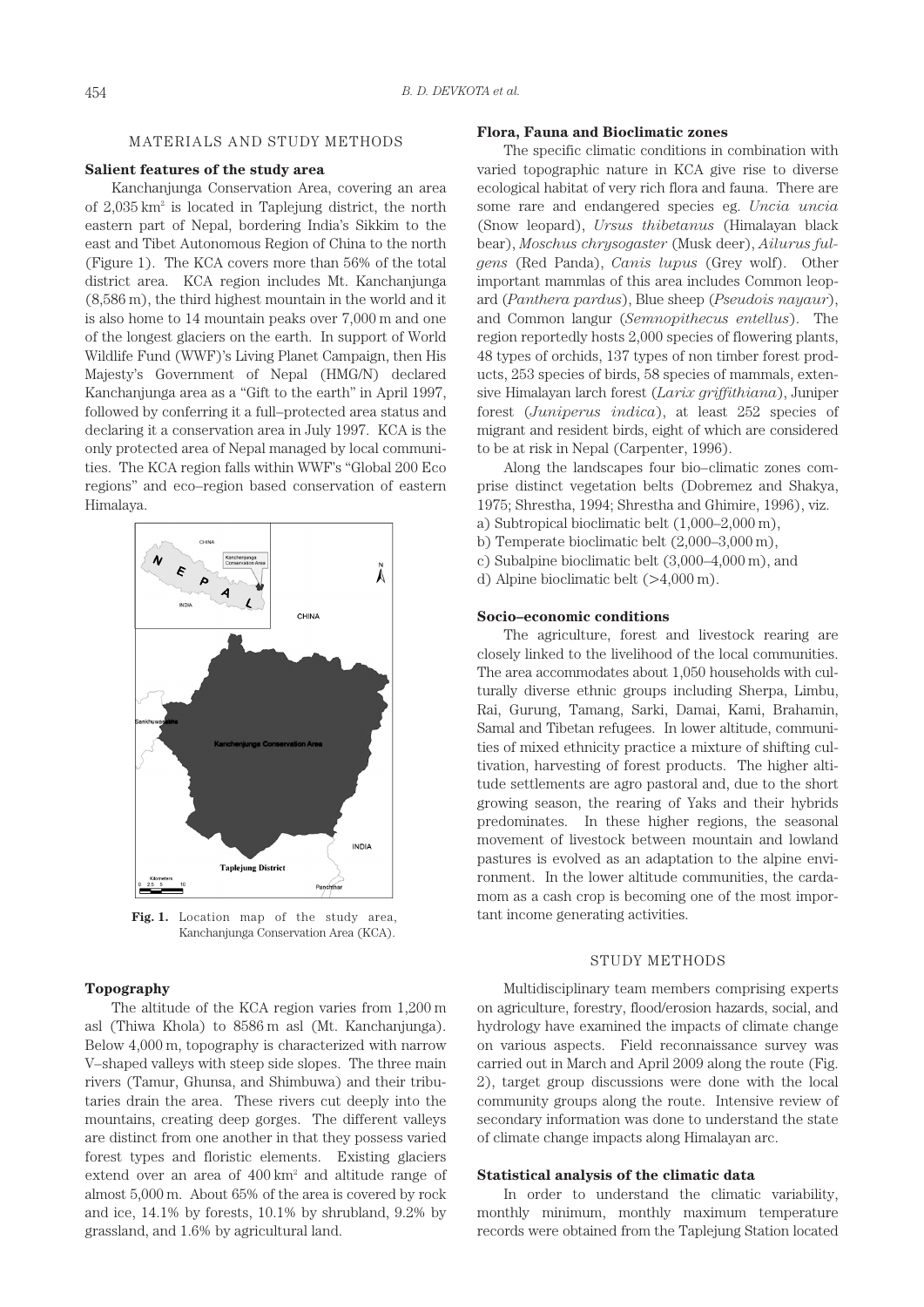

Fig. 2. Routes of the field survey.

at 1,732 m asl and monthly rainfall records were examined for 20 years (1988–2007). The local people reported that they were observing the changing scenario since past 15–20 years.

Simple statistical analysis such as mean, range, standard deviation, and coefficient of variation, are calculated. Based on the time series records of temperature available for 20 years (1988–2007), linear trend line equations are computed by using the following relationships;

$$
Y = a + bx
$$

Thus, for a given time  $t$ , the estimated value  $Y_e$ , of  $Y$  (temperature axis) can be written as;

$$
Y_e = a + bx \t\t\t---\t\t---\t(2)
$$

The value of *a* and *b* was computed by using the following equations (3) and (4), respectively;

Σ*Y* = *na*+*b*Σ*x* ––––––––––––––––––– (3)

$$
\sum xy = a \sum x + b \sum x^{2}
$$
 ----
$$
x = 2(t-1997.5)
$$
 ----
$$
x = 2(t-1997.5)
$$
 ----
$$
x = 2(t-1997.5)
$$

Where, the number of data *n* is 20 (Climatic data series of 20 years), year 1997.5 is middle year of the data series, and *t* is the corresponding time.

#### RESULTS

## **Snow/Ice and Glaciers**

In the uppermost part of KCA region (mainly above 3,000 m) a substantial proportion of the annual precipitation falls as snow. In the higher ridges, snowfall builds up as ice sheets from year to year to form glaciers that provide long term reservoirs of water which has supported the life of various flora and fauna. In case the Thanjen glacier bursts, many communities will be affected because of their location close to Ghunsa village. The length and breadth of the Aemtachhi glaciers has increased compared to10–15 years back.

#### **Climatic variability**

In order to know the climatic conditions (temperature and rainfall) in the study area trends were examined for 20 years (1988–2007) and results are shown below in Figures 3, 4, 5a and 5b.

The above figures reveals that both monthly maxi-



**Fig. 3.** Average monthly minimum temperature pattern in KCA region, Nepal (1988–2007).



**Fig. 4.** Average monthly maximum temperature pattern in KCA region, Nepal (1988–2007).



**Fig. 5a.** Average monthly rainfall pattern in KCA region, Nepal (1988–2007).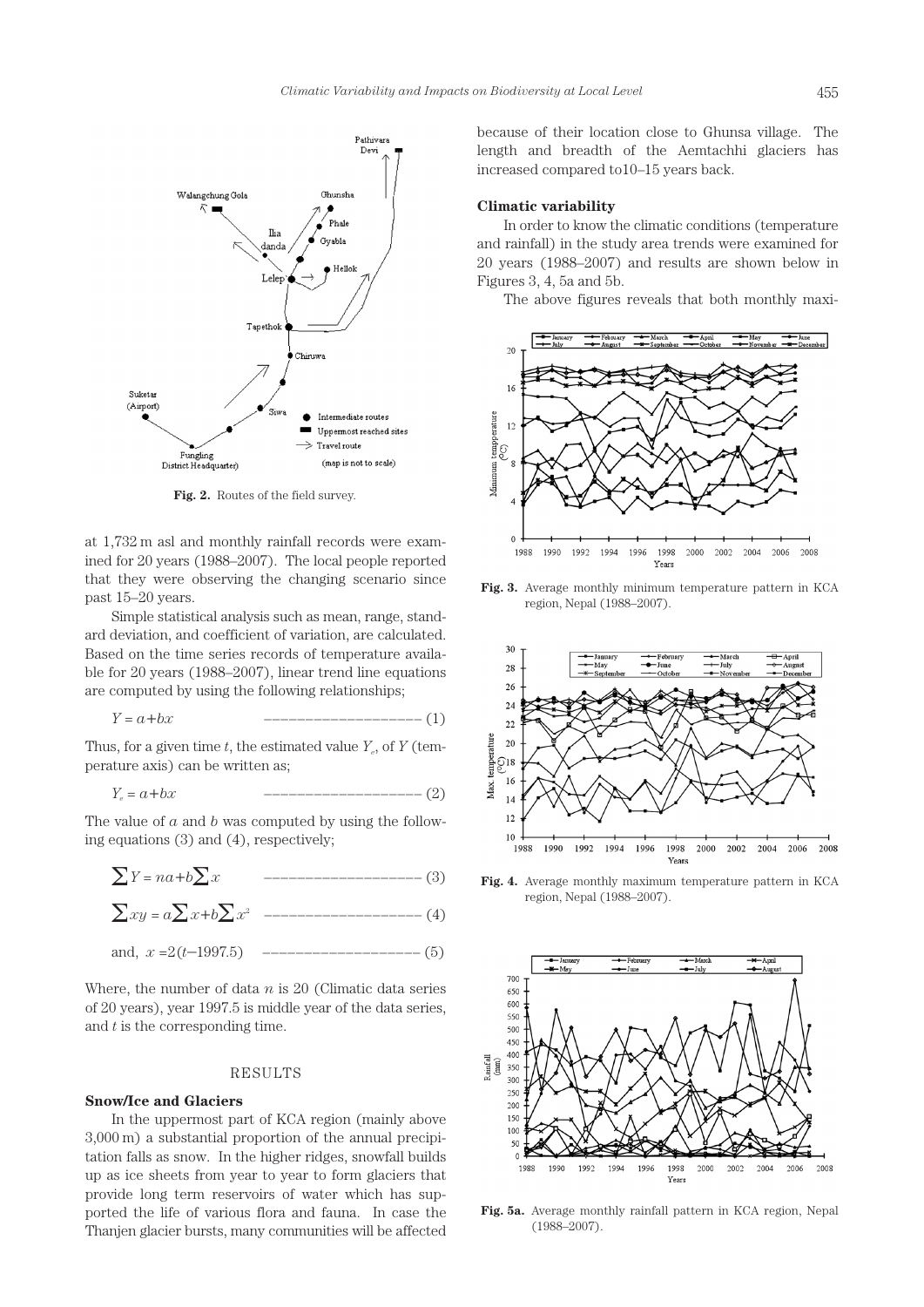

**Fig. 5b.** Comparison of monthly rainfall (left axis) and cumulative pattern (right axis) between 1988 and 2007.

mum and monthly minimum temperature records are higher in the year 2007 compared to the 20 years before i.e. in the year 1988. For instance, the monthly maximum temperature, for the January 1988 was 11.9˚C, while it increased to 14.9˚C for the January 2007. Similarly, for monthly minimum for the January, it was 3.6˚C and 4.9˚C, for the years 1988 and 2007, respectively. We conclude that since past 20 years (1988–2007) the monthly maximum and monthly minimum temperature are in rising trends for the all months (Figs. 3–5).

Comparison of the rainfall patterns between 1988 and 2007 (Fig. 5) indicated that cumulative rainfall pattern was slightly higher in 2007 (1,896.9 mm and 2,055 mm, for 1988 and 2007, respectively) and annual rainfall amount was fluctuating in every 2–3 years. According to the local officials and communities, there was no rainfall in the year 2008 monsoon season and the temperature was also rising (feeling hot).

#### **Forest conditions**

There was massive forest fire in the KCAu region in 2008. It was revealed that about 300 hac. of forest area was affected across Yamphuden, Illahadanda, Amilesha, Lelep, Hellok, which damaged the pasture land, Nigalo (*Drepanostachyum* sps.), and also *Pinus* plantation area. Decreasing population of *Michalia champaca*, excessive growth of *Alnus nepalensis* may cause threat to biodiversity loss.

The damaging scale of forest fire was in larger extent, and could be due to dryness and warmth environmental conditions. Impacts were observed on biodiversity, and habitats due to the forest fire. The area is also rich in medicinal plants and non–timber forest products. Major species of such includes Chiraito (*Swertia* sps.), Kutki (*Picrorhiza scrophurariiflora*), Jatamashi (*Valeriana jatamasi*), Nirmashi (*Parnassia nubikola*)(also known as Bishma), Sunpati (*Rhododendron anthopogan*), Thulo okhati, Bish (*Aconitum* sps), Micopila (mainly in Gola), Lokta (*Daphne bholua*) and Argeli (*Daphne sureil*) (used in local paper preparation), Lout Sallo (*Taxus baccata*– used in cancer control medicine), and Hattighar. These species are very useful for the local communities and their population is also increasing gradually. The species Chanp (*Michalia champaca*) is using extensively, so its population is in decreasing trend. Uttis (*Alnus nepalensis*), Malingo (*Thamnocalamus spathiflorus*), and Cardamom (*Amomum aromaticum*) are increasing vigorously. Uttis is the pioneer species of eroded land and can be grown easily in diverse condition. Cardamom is becoming very popular for cash income which the local communities are cultivating extensively and *Swertia* species is also becoming popular as cash crops.

#### **Biodiversity and impacts of climate change**

Kanchanjunga mountain region hosts a series of climatically different zones over short distances and elevations supporting different microhabitats and niches. The early arrival and the late departure of the monsoon cause a prolonged wet season and very humid summer conditions. These specific climatic conditions in combination with varied topographic nature give rise to rich flora and fauna. For instance, out of total 36 species of Rhododendron, 24 species are available in the KCA region alone. As there was reporting of early flowering, the color and sizes of Rhododendron flowers, we presume they have been affected by recent climatic variability.

According to local respondents, the population of blue sheep, red panda, and snow leopards was increasing as they appeared more frequently along the trekking routes. However, balancing the population between snow leopard and blue sheep is becoming challenging. The melting of the snow and no snowfall events have both beneficial and adverse effects for the Snow leopards' habitat because in one hand, snowmelt can open new grassland areas (supportive), and reduced snow blanket can cause unfavorable situation for their habitat (disturbance). The local communities also said that the population of Dhedu monkey was in declining trend, because they rarely observed the wild animals as compared to few years ago. The reasons why their population decreased, and factors disturbing their habitats are not clearly known.

The detail consequences felt by the local people due to climate change is summarized in Table 2.

#### **Climatic variability**

#### *Salient features*

In the study site of KCA June–August were the warmest months (monthly maximum temperature range 24.73–24.81˚C, while January is the coldest one (maximum 13.8˚C). While higher fluctuations in temperature (maximum 12.6 to 19.8˚C), and minimum (3.2 to 9.6˚C) were observed in February and less variation in June/ July. The fluctuation in the temperature supports for frequency and magnitude of extreme weather events, which ultimately supports for global warming. To know the trend analysis of the time series temperature pattern, linear trend analysis is computed by using the  $Y=a+bx$ relationship and the obtained results are summarized in Table 3.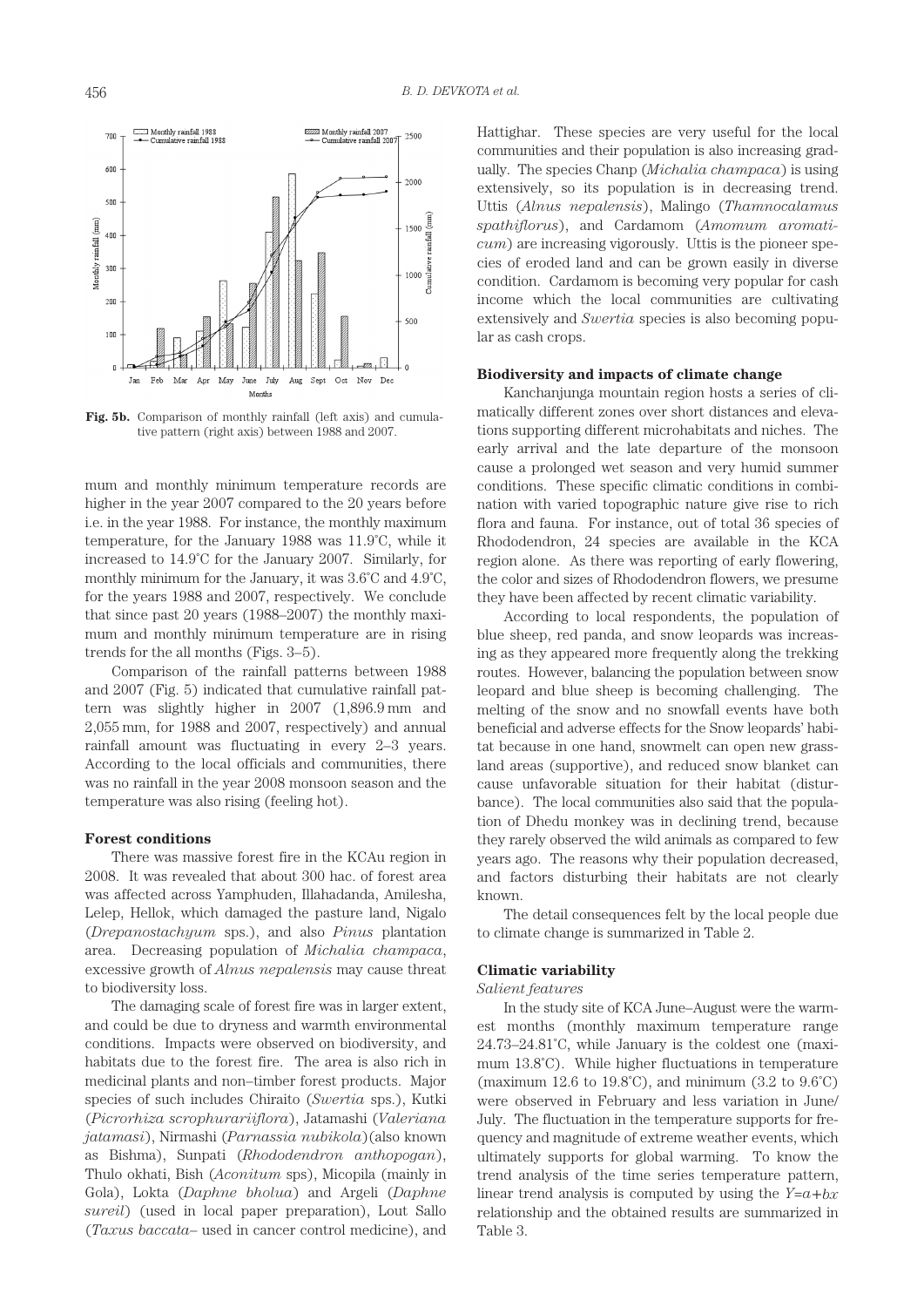## *Climate change evidences, vulnerable entities*

From Figs. 3 and 4 and Table 3 it can be concluded that the temperature is in increasing trend and the rainfall pattern is also fluctuating. These climatic changes are influencing on ecosystem's (aquatic and terrestrial) leading to vulnerability. Although frequent occurrence of slope failures and GLOF events were not observed, some landslides have occurred sporadically in some locations.

| Species, Type / Events                           | Responses                                                          | Remarks                                                                                                                                                                                                                                                                                                                                                                                                                                                                                                                                                                                                    |  |
|--------------------------------------------------|--------------------------------------------------------------------|------------------------------------------------------------------------------------------------------------------------------------------------------------------------------------------------------------------------------------------------------------------------------------------------------------------------------------------------------------------------------------------------------------------------------------------------------------------------------------------------------------------------------------------------------------------------------------------------------------|--|
| Domestic animals<br>(cattle)                     | bodies<br>$\bullet$ Itching,<br>water<br>appearances in body parts | • Water bodies disappear suddenly, may be due to excessive hot (according<br>to local respondent).                                                                                                                                                                                                                                                                                                                                                                                                                                                                                                         |  |
| Alainchi                                         | • No uniform maturity since<br>last two years                      | • Major income source, dominates other herbs and shrubs plants.                                                                                                                                                                                                                                                                                                                                                                                                                                                                                                                                            |  |
| Orange                                           | • Early flowering                                                  | • Warmer weather condition.                                                                                                                                                                                                                                                                                                                                                                                                                                                                                                                                                                                |  |
| Deciduous fruits<br>(Apples, Aru,<br>Alupokhada) | • Late flowering                                                   | • Seedling distribution and plantation of Apples started since past 5 years.                                                                                                                                                                                                                                                                                                                                                                                                                                                                                                                               |  |
| Chanp and Gurans                                 | • Early flowering                                                  |                                                                                                                                                                                                                                                                                                                                                                                                                                                                                                                                                                                                            |  |
| Lokta and Argeli                                 | • Low natural growth                                               | • Started seedling production in nursery and plantation in wide areas.                                                                                                                                                                                                                                                                                                                                                                                                                                                                                                                                     |  |
| Trees trunk                                      | • Started dying                                                    | • Might be due to decreases in soil moisture, available water in root zone<br>especially in soil-rocky terrain.                                                                                                                                                                                                                                                                                                                                                                                                                                                                                            |  |
| Fire proneness                                   | • Increased                                                        | • Due to warmth and increased dryness.                                                                                                                                                                                                                                                                                                                                                                                                                                                                                                                                                                     |  |
| Snow fall                                        | • Nil in the winter since last<br>year.                            | • Scenic beauty of mountain decreased, due to no blanketing.                                                                                                                                                                                                                                                                                                                                                                                                                                                                                                                                               |  |
| Life cycle of crops/<br>Food security            | $\bullet$ Deviated                                                 | • Life cycle Cardamom was affected, (no uniform maturity), low<br>production, and appearance of rhizome rot).<br>• The dryness has hampered wheat production. The growth of wheat plant<br>was stunted, with fewer tillers.<br>• Decreased water availability in the root zone has affect fruiting/flowering<br>of the agricultural crops.<br>• Maize cultivation was affected due to drought, Taplejung district is<br>already food deficit area, hence further decrease on agricultural<br>production and cash crops may create acute problem to the life.<br>• No rainfall in regular time/normal time. |  |

**Table 2.** Response on effects of increased temperature on plants and animals

**Table 3.** Computation of the linear trend equations

| Month     | Temperature | Value of a | Value of b | Trend equation<br>$(Y_e=a+bx)$ |
|-----------|-------------|------------|------------|--------------------------------|
| January   | Maximum     | 13.88      | 0.053      | $Y_e = 13.88 + 0.053x$         |
|           | Minimum     | 4.04       | $-0.013$   | $Y_e = 4.04 - 0.013x$          |
| February  | Maximum     | 15.62      | 0.074      | $Y_e = 15.62 + 0.074x$         |
|           | Minimum     | 5.92       | 0.033      | $Y_e = 5.92 + 0.033x$          |
| March     | Maximum     | 19.16      | 0.06       | $Y_e = 19.16 + 0.06x$          |
|           | Minimum     | 9.06       | 0.018      | $Y_e = 9.06 + 0.018x$          |
| April     | Maximum     | 22.47      | 0.023      | $Y_e = 22.47 + 0.023x$         |
|           | Minimum     | 11.89      | 0.008      | $Y_e = 11.89 + 0.008x$         |
| May       | Maximum     | 23.70      | 0.031      | $Y_e = 23.70 + 0.031x$         |
|           | Minimum     | 14.59      | 0.005      | $Y_e = 14.59 + 0.005x$         |
| June      | Maximum     | 24.81      | 0.02       | $Y_e = 24.81 + 0.02x$          |
|           | Minimum     | 17.17      | 0.0006     | $Y_e = 17.17 + 0.0006x$        |
| July      | Maximum     | 24.73      | 0.021      | $Y_e = 24.73 + 0.021x$         |
|           | Minimum     | 17.92      | 0.001      | $Y_e = 17.92 + 0.001x$         |
| August    | Maximum     | 24.81      | 0.034      | $Y_e = 24.81 + 0.034x$         |
|           | Minimum     | 17.62      | 0.006      | $Y_e = 17.62 + 0.006x$         |
| September | Maximum     | 23.94      | 0.03       | $Y_e = 23.94 + 0.03x$          |
|           | Minimum     | 16.49      | 0.0006     | $Y_e = 16.49 + 0.0006x$        |
| October   | Maximum     | 22.12      | 0.02       | $Y_a = 22.12 + 0.02x$          |
|           | Minimum     | 12.59      | 0.011      | $Y_e = 12.59 + 0.011x$         |
| November  | Maximum     | 18.9       | 0.02       | $Y_e = 18.9 + 0.02x$           |
|           | Minimum     | 8.45       | 0.02       | $Y_e = 8.45 + 0.02x$           |
| December  | Maximum     | 15.61      | 0.02       | $Y_e = 15.61 + 0.02x$          |
|           | Minimum     | 5.7        | 0.035      | $Y_e = 5.7 + 0.035x$           |

 $Y_e$  = expected value of temperature,  $x = 2$  (*t*-1997.5), *x* axis denotes for different time (years).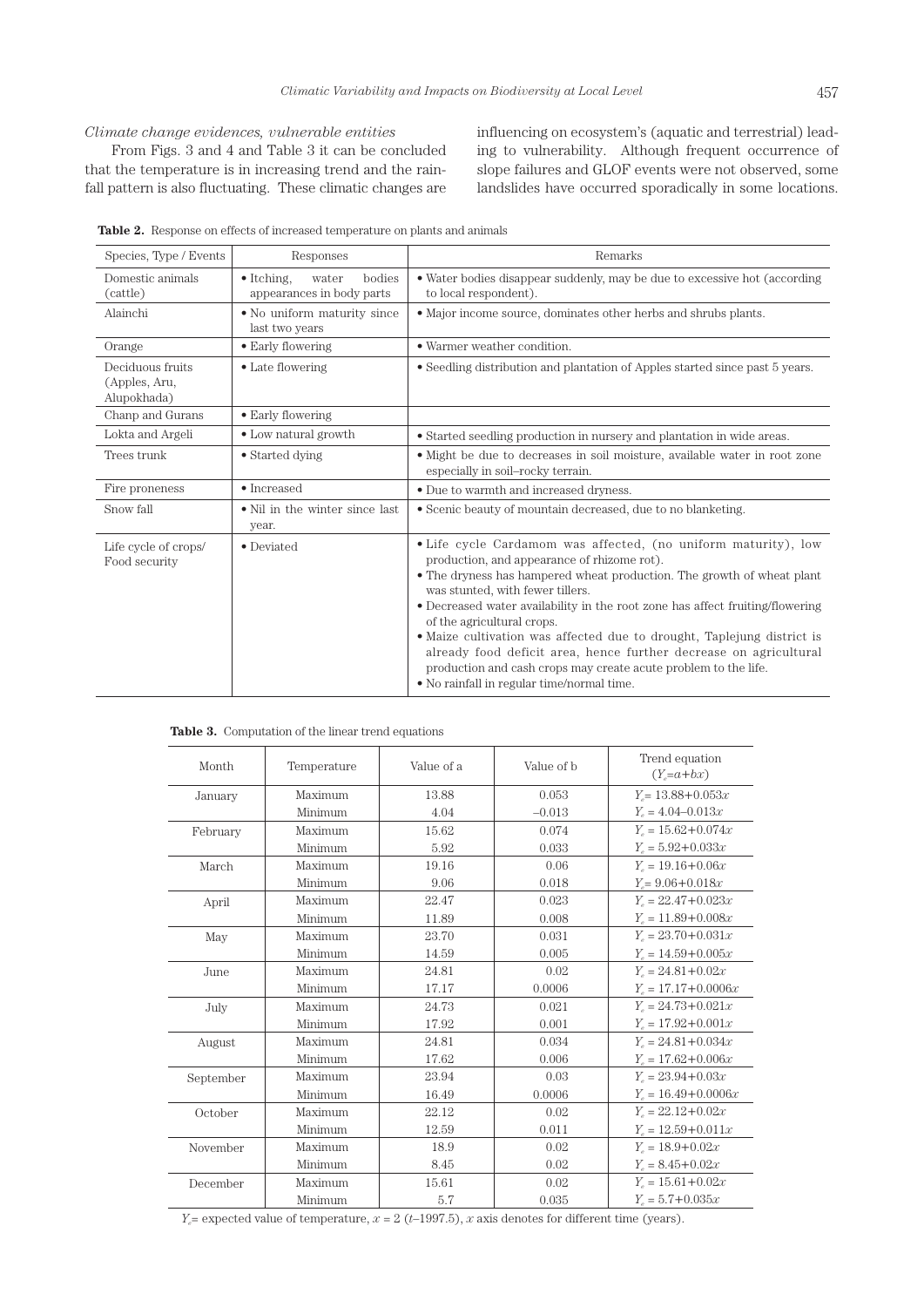| Parameter         | Impacts/evidences                                                                                                                                                                                                                                                                                                                          | Vulnerable entities/elements                                                                                                                                                |
|-------------------|--------------------------------------------------------------------------------------------------------------------------------------------------------------------------------------------------------------------------------------------------------------------------------------------------------------------------------------------|-----------------------------------------------------------------------------------------------------------------------------------------------------------------------------|
| Snow/<br>Glaciers | Melting snow cover due to temperature rise.<br>No snow fall since past two years.                                                                                                                                                                                                                                                          | Janu south, Yalung, Thanjen, Aemtachhi glaciers,<br>adjoining areas of Dudh Pokhari, Yamphudin, and<br>Ghunsa, respectively.<br>Lowering albedo prone to radiative melting. |
| Freshwater        | Disappearance of few water sources,<br>Historic evidences of lake burst eg. Nangma, Chherching,<br>Availability/supply of water, in river basins/tributaries are<br>sometimes increasing.                                                                                                                                                  | Water availability in major rivers (eg. Tamor<br>River, Ghunsa Khola, Gola), Nangma, Cherching,<br>Tamor, Shirpokhari lakes.<br>River pollution, hygienic problems.         |
| Bio-diversity     | Population of Blue sheep, Red Panda, and Snow leopards<br>are increasing.<br>Early flowering of Rhododendron, and appearance of<br>fruits.<br>Started dying back of tree trunk, showing signs of frag-<br>mentation and degradation, climate warming can increase<br>suitable habitats for the water weeds.                                | Rhododendron species (c.f. the KCA hosts 24<br>species of Rhododendron out of total 36 species),<br>agro-ecosystem pattern.                                                 |
| Agriculture       | No uniform maturity in Alainchi.<br>Itching/waterbodies appearing in cattle.<br>Early flowering in orange.<br>Low natural growth in Lokta and Argeli.<br>Late flowering in Apples, Aru, Alupokhada.<br>Appearance of some diseases and pests.<br>Stunted growth of wheat with less tillers.<br>Affecting maize cultivation due to drought. | Alainchi, cattles, Lokta, deciduous fruits, maize,<br>apples, and other cash crops.                                                                                         |

Table 4. Overview of climate change evidences, vulnerable elements

Glaciers burst, snow fall decreasing, melting of snow blankets, soil quality deterioration/land degradation due to excessive grazing, and life cycle change of some species (e.g. early fruiting, flowering), and appearance of some diseases in plant, animal are some of the impacts of climate change experienced by the local communities, and are summarized in Table 4.

## DISCUSSION

The mountain landscape is one the most dynamic and complex ranges in the world due to tectonic activity, and they are vulnerable to global warming and increasing human activities (Bandyopadhyay and Gyawali, 1994). Uncertainties about the rate and magnitude of climate change and potential impacts prevail, but the above mentioned facts revealed that it is gradually and powerfully changing the ecological and socioeconomic status of the Kanchanjunga region.

The present study aimed to investigate the vulnerability states of community resources based on empirical evidences from field observation and interview with local people. For the study area, the time series data and other systematic climate change related data were not sufficiently available. As the KCA people have long experience on past unusual events (Glacial lake outburst, drought, etc.), hence, participatory vulnerability analysis has provided sufficient climate change related evidences. The past study evidences have shown ecological response due to climate change like advances in timing of spring events (change in bird species, excessive invasive plant species) and appearances of epidemic disease (Walther *et al*., 2002). In the study area too, there was similar observation about the appearance of new water bodies. The study carried out in Churiya region (Paudel, 2011)

has also suggested about the change in floral feature (leaf color change) in recent years. Communities have adapted themselves and developed resiliency to face some extreme unusual events. It means they have wealth of experience on how to deal with some extreme events. But some additional techniques, suggestions from external institutions will encourage the local communities to cope with unusual events. This study revealed some insights on the vulnerability state and impacts of climate change, which are as follows.

- 1) The temperature was deviated positively during the course of 20 years (1988–2007), while the annual cumulative rainfall during was fluctuated in every 2–3 years interval.
- 2) Glaciers were among the most sensitive indicators of climate change, advancing substantially during climate cooling and retreating during climate warming. Glaciers grow and collapse, both contributing to natural variability and greatly amplifying externally forced changes eg. Nagma, Tamor Shirpokhari.
- 3) Decreasing snow fall, and melting of blankets of snow/ice sheets affecting mountain albedo and habitat of Snow leopard. Upto now there is no change in major river flow system, however; after few years if the climatic situation remains unusual, freshwater system/hydrological system may also affected.
- 4) Population balance between Snow leopard and Blue sheep is becoming matter of serious consideration.
- 5) Forest biodiversity, agro biodiversity, agriculture productivity are being affected. For instance, early flowering, early maturity, appearances of some pests/ diseases (e.g. water bodies in cattle) are some evidences of climate change related consequences.
- 6) Forest fire was observed in the site. Hence, precautionary measures should be taken to minimize the